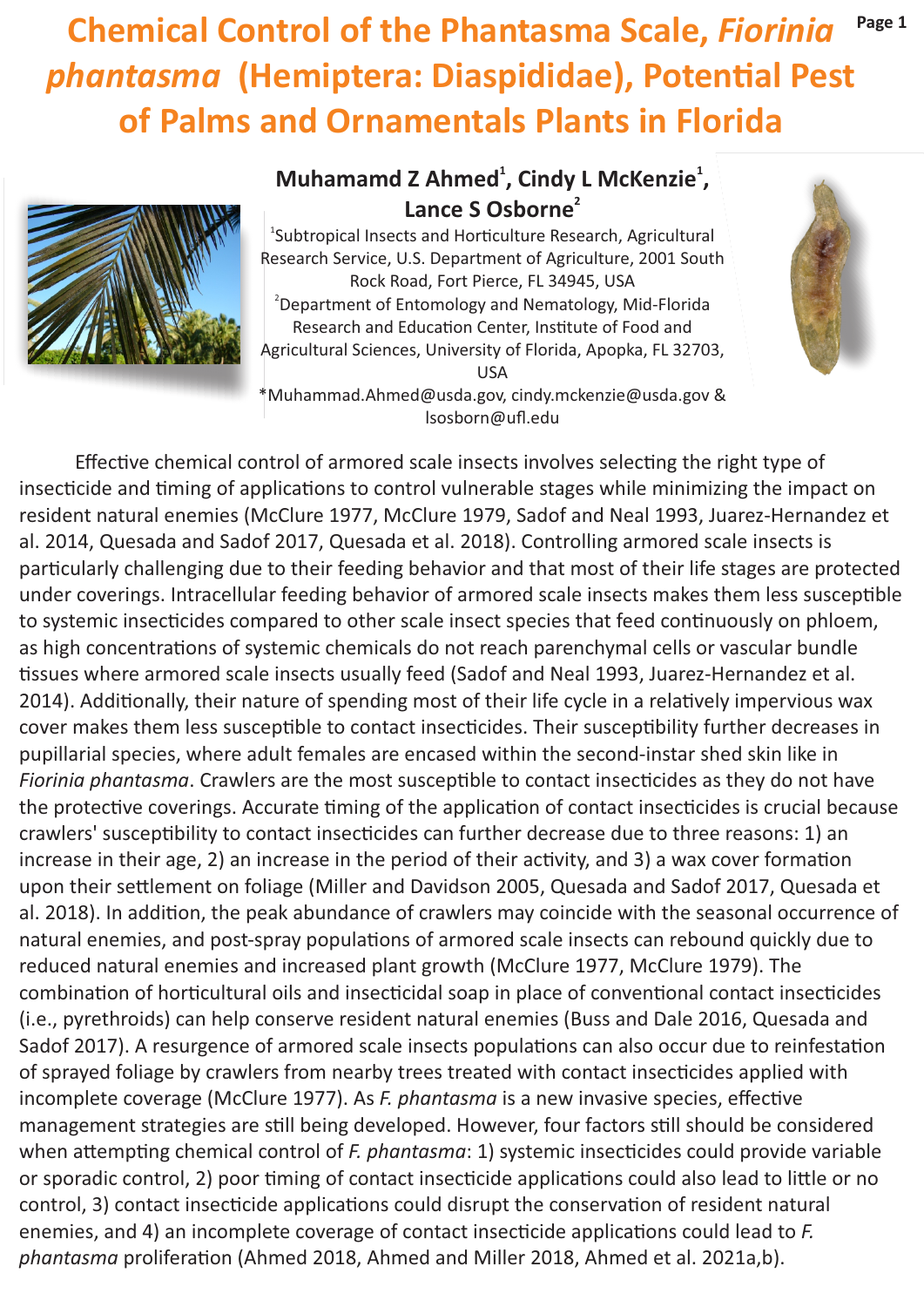**Page 2**

Every year the IR-4 program funds high-priority insecticide efficacy trials. A number of trials have been conducted on scale insects and mealybug pests. When asked about managing hard scale insects, we refer to the latest document produced by the IR-4 Environmental Horticulture Program called Scale and Mealybug Efficacy. The latest version of the mealybug and scale summary posted to the IR-4 website is November 30, 2020 (Palmer and Vea 2020). We use such reports to help make data-driven insecticide recommendations. Many of the studies on other pest groups are easy to use because the results aren't as variable as they are for hard scales. This variability in the results makes it difficult to decide which compounds should manage these scale insects. A few materials are listed in Table 1 that we recommend have utility in managing the phantasma scale, *F. phantasma*, based on trials conducted on a very similar pest called the tea scale, F. theae. The tea scale attacks many woody landscape ornamentals such holly, camellia, and boxwood and whereas the hosts of interest in the case of phantasma scale, *F. phantasma*, are predominantly palms. The difference in the vascular systems of palms and the woody ornamentals used in all of the efficacy trails we reviewed could significantly impact the validity of using tea scale data to predict the control of phantasma scale infesting palms. We selected insecticides showing efficacy values above 80% and provided in Table 1 with their labels detail. Please see Tables 66-74 for additional information.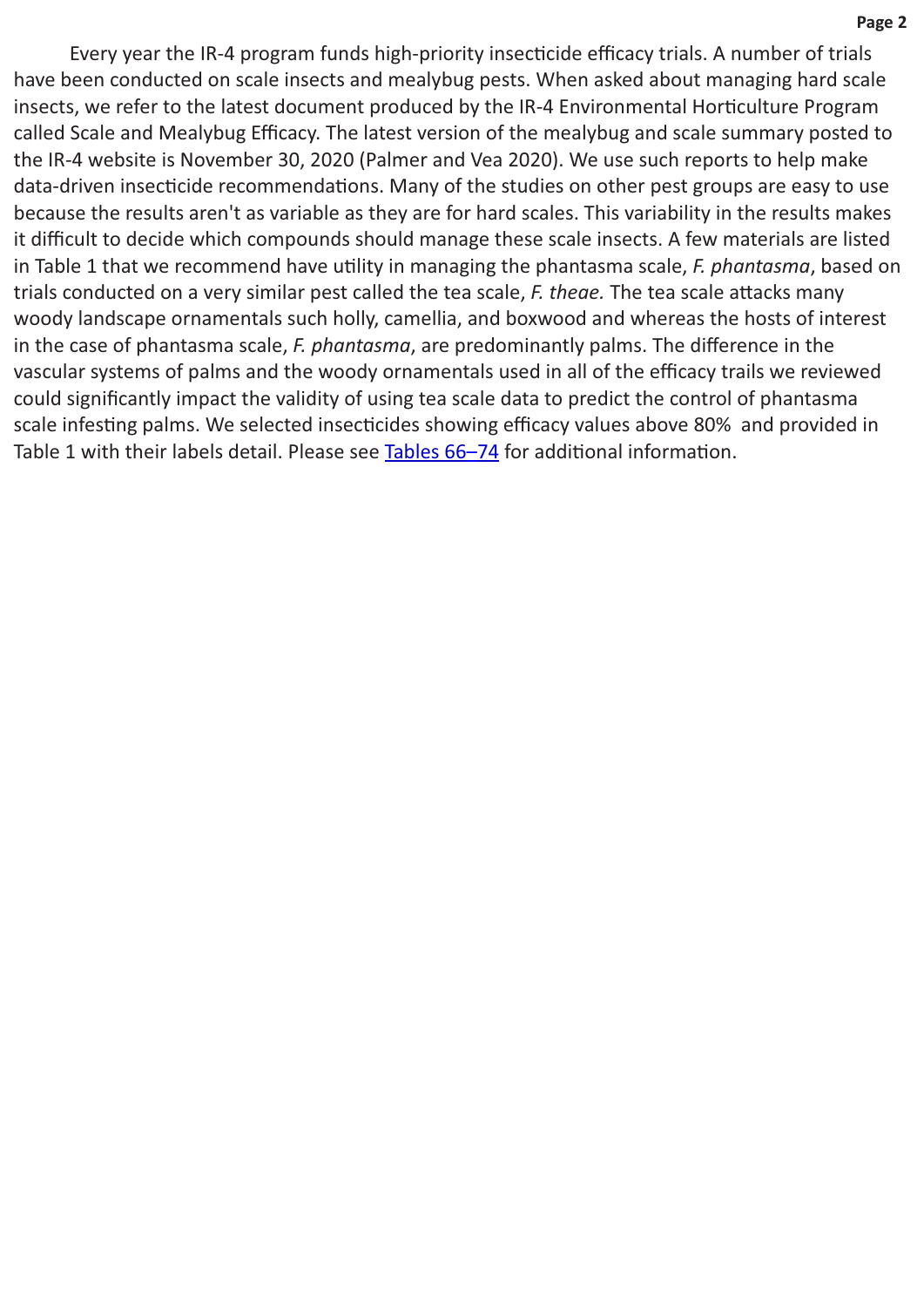### Table 1 Potential insecticides against the phantasma scale in Florida.

| <b>Trade Names</b><br>(Manufacturer)                                                                                      | <b>Active</b><br>Ingredient(s) | <b>MoA</b><br><b>Class</b> | <b>Application</b><br><b>Type</b> | <b>Label Rate (Landscape</b><br>Ornamentals)              | <b>Minimum</b><br><b>Application</b><br><b>Interval (Days)</b> |  |  |  |
|---------------------------------------------------------------------------------------------------------------------------|--------------------------------|----------------------------|-----------------------------------|-----------------------------------------------------------|----------------------------------------------------------------|--|--|--|
| I. Efficacy values > 80% & legal to use on landscape ornamentals                                                          |                                |                            |                                   |                                                           |                                                                |  |  |  |
| <b>TriStar 8.5SL</b><br>(Cleary)                                                                                          | Acetamiprid                    | 4A                         | F                                 | 8.5-16.5 oz/100 gals                                      | 7                                                              |  |  |  |
| <b>TriStar 70WSP</b><br>(Cleary)                                                                                          | Acetamiprid                    | 4A                         | F                                 | 2.0-4.0 water soluble<br>packs/100 gals                   | $\overline{7}$                                                 |  |  |  |
| Safari 20SG (Valent)                                                                                                      | Dinotefuran                    | 4A                         | F, D                              | $4.0 - 8.0$ oz/100 gals (F)<br>$2.1 - 4.2$ oz/10 DBH (D)  | $14 - 21$ (F)<br>$7(D)^*$                                      |  |  |  |
| Safari 2G (Valent)                                                                                                        | <b>Dinotefuran</b>             | 4A                         | D                                 | $2.0 - 4.0$ oz/10 DBH (D)                                 | $**$                                                           |  |  |  |
| Altus (Bayer)                                                                                                             | Flupyradifurone                | 4 <sub>D</sub>             | F, D                              | <u>10.5–14.0 fl oz/A (F)</u><br>21.0-28.0 fl oz/A (D)     | 7(F)<br>365 (D)                                                |  |  |  |
| Distance (Valent)                                                                                                         | Pyriproxyfen                   | 7 <sup>C</sup>             | F, D                              | $8.0 - 12.0$ fl oz/100 gals (F)                           | $14 - 28$                                                      |  |  |  |
| Ventigra (BASF)                                                                                                           | Afidopyropen                   | 9 <sub>D</sub>             | F                                 | 4.8-7.0 fl ozs/100 gals                                   | $\overline{7}$                                                 |  |  |  |
| Talus 70DF (SePRO)                                                                                                        | <b>Buprofezin</b>              | 16                         | F                                 | 14.0 oz/A                                                 | ***                                                            |  |  |  |
| <b>Mainspring GNL</b><br>(Syngenta)                                                                                       | Cyantraniliprole               | 28                         | F                                 | $2.0 - 8.0$ fl oz /100 gal (F)<br>0.1250.25 fl oz/DBH (D) | $7 - 14$ (F)<br>**** (D)                                       |  |  |  |
| <b>AzaGuard (BioSafe)</b>                                                                                                 | Azadirachtin                   | <b>UN</b>                  | F                                 | 10-15 fl oz/A                                             | $7 - 10$                                                       |  |  |  |
| SuffOil-X (OMRI)                                                                                                          | <b>Mineral Oil</b>             | <b>UNM</b>                 | F                                 | $1.0 - 2.0$ gals/100 gals                                 | <b>As Needed</b>                                               |  |  |  |
| <b>Ultra-Pure Oil</b><br>(BASF)                                                                                           | <b>Mineral Oil</b>             | <b>UNM</b>                 | F                                 | $0.5 - 1.0$ gals/100 gals                                 | $10 - 14$ <sup>#</sup>                                         |  |  |  |
| Safe-T-Side<br>(Monterey)                                                                                                 | Petroleum Oil                  | <b>UNM</b>                 | F                                 | 2.5-5.0 tablespoons/gal                                   | <b>As Needed</b>                                               |  |  |  |
| II. Efficacy values >80% & NOT legal to use on landscape ornamentals but possibly legal to use<br>in commercial nurseries |                                |                            |                                   |                                                           |                                                                |  |  |  |
| Xxpire (Corteva)                                                                                                          | Spinetoram +<br>Sulfoxaflor    | 4c, 5                      | F                                 | 3.5 oz/100 gals (F)                                       | 14                                                             |  |  |  |

|              | i Sulfoxafior  |    |      |                                                |             |
|--------------|----------------|----|------|------------------------------------------------|-------------|
| Kontos (OHP) | Spirotetramat  | 23 | D, F | $1.7 - 3.4 \text{ fl oz}/100 \text{ gals (F)}$ | $14-28$ (F) |
| Sarisa (OHP) | Cyclaniliprole | 28 |      | 16.4–27.0 fl oz/100 gals (F)                   | 7*****      |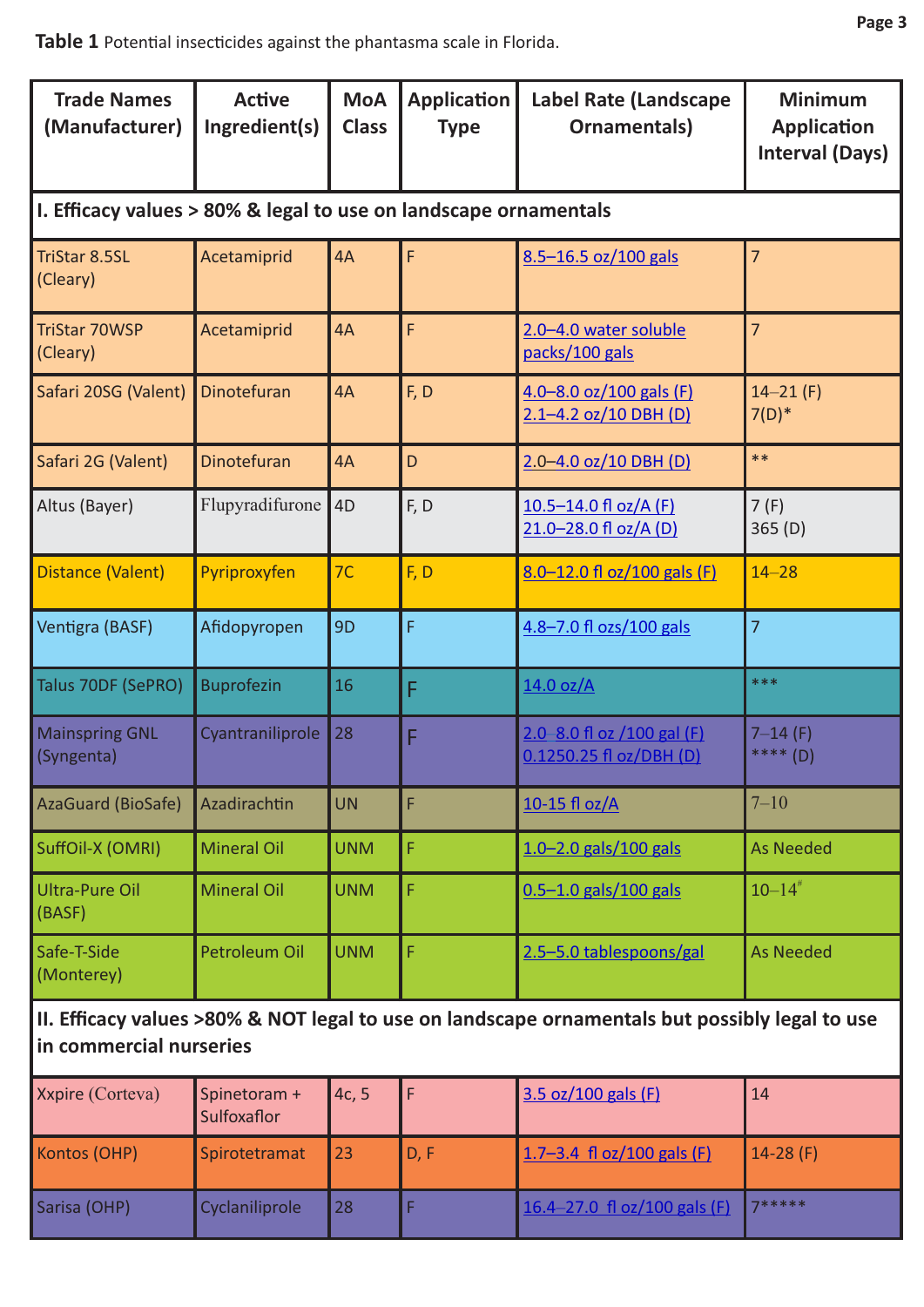### **Table 1 Footnotes**

Labels are hyperlinked with the rate for additional information. Some recommended combinations with efficacy values above 80% are Distance + Tristar, Sarisa + Capsil, Ventigra + Ultra-Pure Oil, XXpire 40WG + GF-2860

# Please read the label.

\*Do not apply more than 2.7 lbs (0.54 lbs ai)/A of a nursery, landscape, or forest/year.

\*\* Do not apply more than 27 Ibs (0.54 Ibs ai)/A of nursery or landscape per year.

\*\*\*Make no more than two applications/crop/growing season, and do not apply more than 28.0 oz (1.76 Ibs)/A/growing cycle.

\*\*\*\* Do not apply more than 32 fl oz/A/year (equivalent to 0.4 lb of active ingredient/acre/year for crops and plants grown outdoors.

\*\*\*\*\*Do not apply more than 82 fl. oz /A/year.

### **Abbreviations:**

A=acre, D=Drench, DBH= Diameter at Breast Height, fl oz=fluid ounce, F=Foliar, gals=gallons, MoA= Mode of action, oz=ounce, UN=Compounds of unknown or uncertain MoA, UNM=Non-specific mechanical and physical disruptors

#### **Insecticide Rotation:**

To reduce resistance development, do not use insecticides with the same MoA one after the other. Please see IRAC [Classes online](https://irac-online.org/mode-of-action/) for additional information. Different colors represent different MoA in Table 1

### **Disclaimer:**

Mention of a trademark or proprietary product does not constitute a guarantee or warranty of the product by the University of Florida or United States Department of Agriculture and does not imply its approval to the exclusion of other products that may also be suitable. All pesticides must be applies in strict accordance with their labels. Pay close attention to pollinator safety guidelines, legal use sites, rates and methods of application.